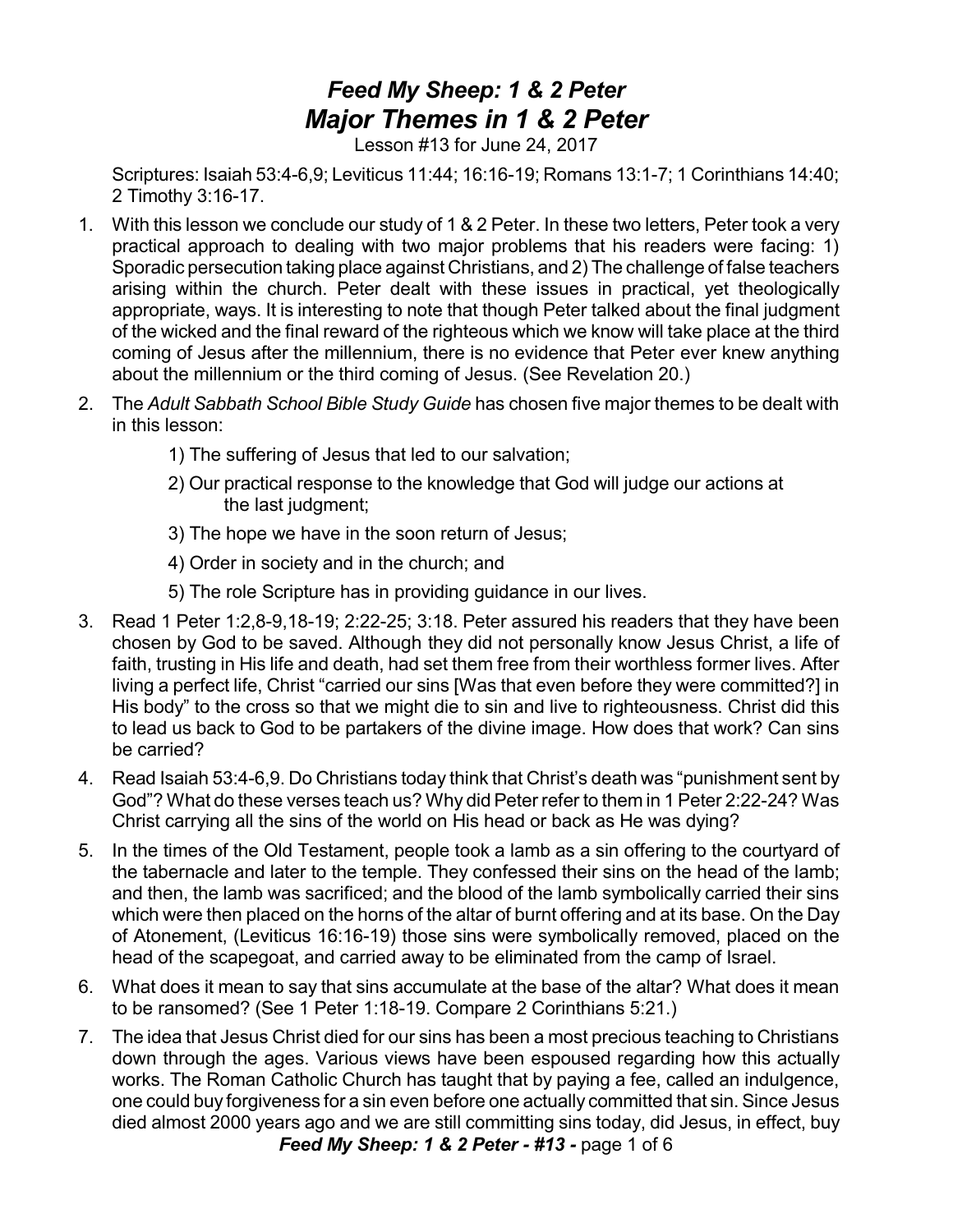indulgences for our sins? Indulgences are stated to reduce one's "time in purgatory." In the 3<sup>rd</sup> century, an indulgence could be granted by a Christian martyr to someone who had backslidden from the church. However, there is more to salvation than just forgiveness. *Salvation* means healing!

- 8. There is plenty of evidence in Scripture to suggest that we cannot earn our salvation by any kind of human behavior. Salvation comes only through faith in a personal Savior, Jesus Christ. Christ, in effect, becomes our Substitute.
- 9. How does substitution really work? What is being substituted for what? In the larger setting of the great controversy, the life and death of Jesus proved the falseness of the accusations and claims of Satan as first recorded in Genesis 3 including Genesis 3:4 that God has been lying. By understanding the accusations and claims of Satan and then accepting and believing the answers which God has provided, we realize the truth and by faith develop an ever increasing trust/faith in God. We love Him and daily seek to know more about His character and government; and, thus, by beholding Him through the power of the HolySpirit, we become changed into His image. (See *GC* 555.1.) Instead of sinking down ever deeper into sin, we can rise to immortal life. Thus, our salvation takes the place of our condemnation and destruction.
- 10. Even though many believe otherwise, this is not something that takes place in the books of heaven completely apart from any participation or any change on our part. If God could safely remove our sins and turn us into saints without our consent or participation, He surely would have done so long ago. He would have done that to Lucifer when he first started to sin in heaven. Doesn't God want to save everyone? (2 Peter 3:9) But, He will not violate our freedom by doing that. If we were only robots, God could easily have done that.
- 11. The sacrificial system of the times of the Old Testament was developed by God as a concrete way of teaching people including very primitive people that God can remove our sins and transform our lives if we cooperate. Its primary purpose was to teach the people how deadly sin is. Is it really possible to make a lamb guilty of our sins? Can sin somehow be carried in, or by, blood? That whole process was intended to teach several important lessons: 1) God should be the center of our lives, just as the tabernacle was at the center of the Israelite encampment; 2) Everything connected with God and the worship of God is holy, clean, and pure–separate from sin; 3) Our only hope of salvation is in going to God and asking for His help in making the necessary changes in our lives; 4) While we may not understand all that is involved–and the Israelites obviously did not–God will take care of things if we do our part by taking the time and making the effort to get God into the center of our lives; 5) Sin leads to death; 6) If we do not want to die of sin, we need to accept God's plan of salvation; and 7) When we recognize the cost and seriousness of sin, we will ask for God's help in ridding our lives of this deadly taint. Those lessons should have been learned by the Israelites from Moses.
- 12. God's gracious forgiveness was never intended to eliminate or wipe out our past record of sins just so that we can go out and do them all over again! (1 Peter 1:15-16)
- 13. Read 1 Peter 3:11. Notice that the whole purpose of the plan of salvation is to lead us to live holy and godly lives, not just to forgive our sins without changing us!
- 14. Read 1 Peter 1:15-17,22; 2:1; 3:8-9; 4:7-11; and 2 Peter 3:11. How do these verses relate to the idea of substitution? It is clear that we need to live holy, (Leviticus 11:44; 19:2; 1 Peter 1:15-16) obedient, and loving lives if we are to see God just as Jesus said. (Matthew 5:8) What was Peter trying to teach us about the relationship between God's judgment and our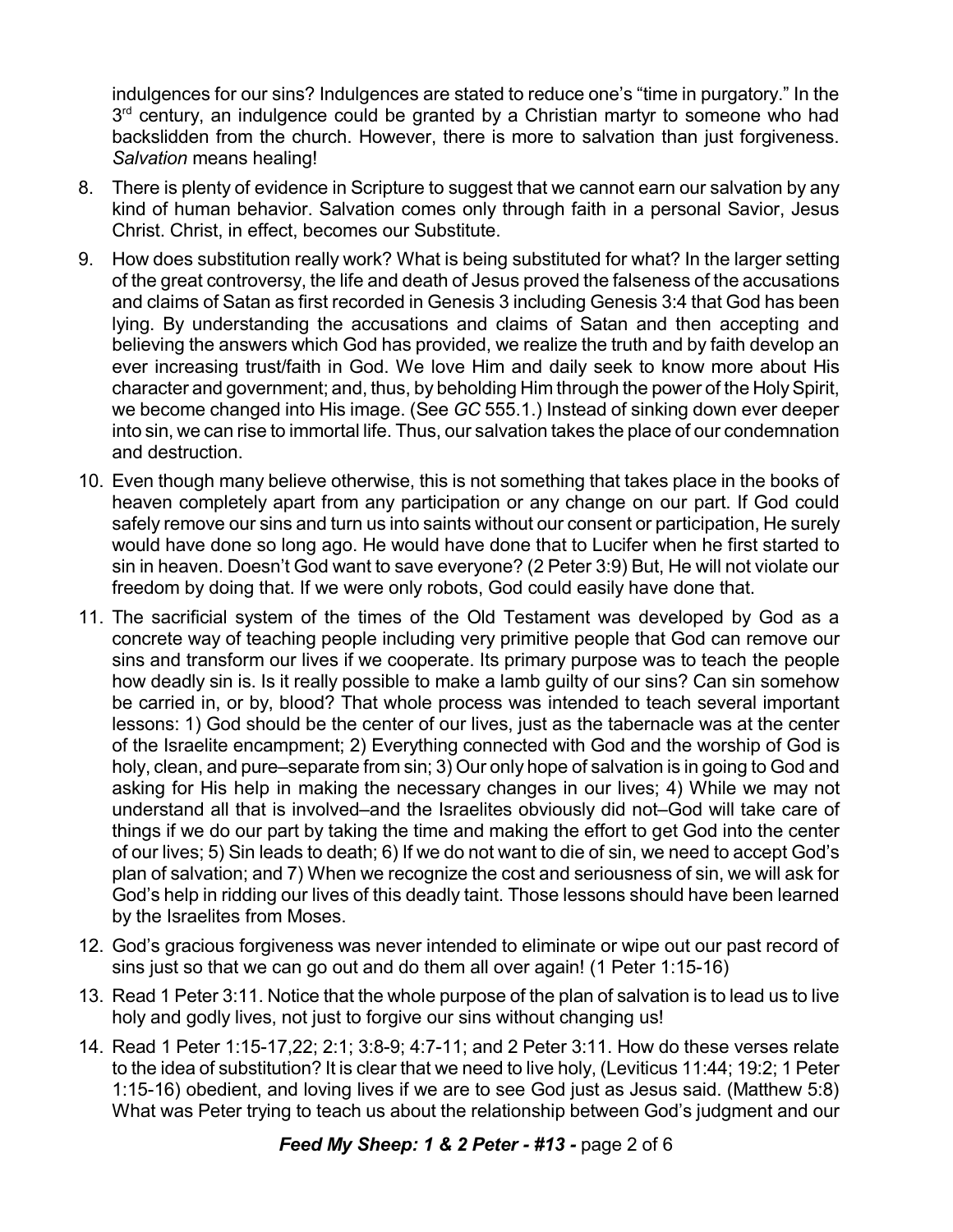Christian behavior? First Peter 1:17 and 2 Peter 3:11 make it clear that we will be judged according to our actions. Notice that we are judged savable by God, not only because we are justified or forgiven but also because our actions are actually changed.

- 15. Peter made it clear that he expected his readers to live holy lives. *To be holy* means to be set aside for a special purpose. For example, we might be set aside to live godly lives. (Exodus 26:34; 28:36; 29:6,37) The Sabbath was set apart by God for holy purposes. (Genesis 2:3) That process of being set aside for holy purposes is called *sanctification*.
- 16. Peter made it very clear that in order to live godly and holy lives, we must rid ourselves of malice, guile, insincerity, envy, and slander. (1 Peter 2:1) Furthermore, Christians should live in unity of spirit, loving other church members and being humble. (1 Peter 3:8-9) In his ladder, Peter taught that Christians should also have goodness, godliness, and love. (2 Peter 1:5-7) Finally, we are to cast our anxiety upon Jesus. (1 Peter 5:7) Our goal is to be Christlike. The only way to accomplish that is to be constantly focused on His life so that the Holy Spirit can transform us to become more like Him. Does that process end on this earth? Or, will we continue to grow more and more like God throughout eternity?
- 17. What did Peter say about the second coming of Jesus? Read 1 Peter 1:4,17; 4:5-6,17; 2 Peter 3:1-10. Peter assured his readers that God has great blessings stored in heaven for their benefit. If they come to feel comfortable in calling God their Father, they will learn to live as God lives, following His instructions. Peter reminded them–and us–that God will judge everyone; therefore, we must get prepared. And then, he spelled out what will happen to the wicked. However, Peter recognized that this message would not be received readily by all. Skeptics and scoffers will deny God's existence and His ability to intervene in the events on this earth. But, ultimately, evil will be totally destroyed.
- 18. Read 1 Peter 1:4. Peter recognized that some–perhaps many–of his initial readers would suffer one or more kinds of discrimination or even persecution. But, he reminded them that Jesus has proven that even death in this world is not the end. In other words, even if one is killed, his future reward awaits and is an eternal life with God in heaven.
- 19. Peter wrote several times about the judgment and how it might impact us. (See 1 Peter 1:17; 4:5-6,17. Compare Ezekiel 9.) And then, he went on to say that the wicked and the godless will be destroyed in a world-wide firestorm. (2 Peter 3:7)
- 20. Peter recognized that all Christians who are serious about their religion are hoping that the second coming of Jesus will be soon. But, he recognized that delays may and will come. (2 Peter 3:1-10) The reason for these delays is clearly not because God's plan has failed. Instead, the reason for the delay is because He is waiting for as many as possible to be saved. The only other option for those currently not ready is eternal destruction. But, if new babies are constantly being born, won't there always be more people to be saved?
- 21. Read 1 Peter 2:11-21 and 5:1-5. Peter recognized that there must be order in society and in the church. He challenged his readers to respect all forms of authority since they are genuinely in charge. (Compare Romans 13:1-7.) We must serve and be obedient to those in charge; that will demonstrate clearly that we want to be good people and good citizens. We must be humble and serve one another if we are to be rewarded ultimately.
- 22. We recognize that there have been times down through history when certain governments have been truly evil. However, it is generally true that good governments serve the purposes of God by preserving law and order and safety in society.
- 23. Do you think that Peter would agree with Paul in suggesting that good order is needed within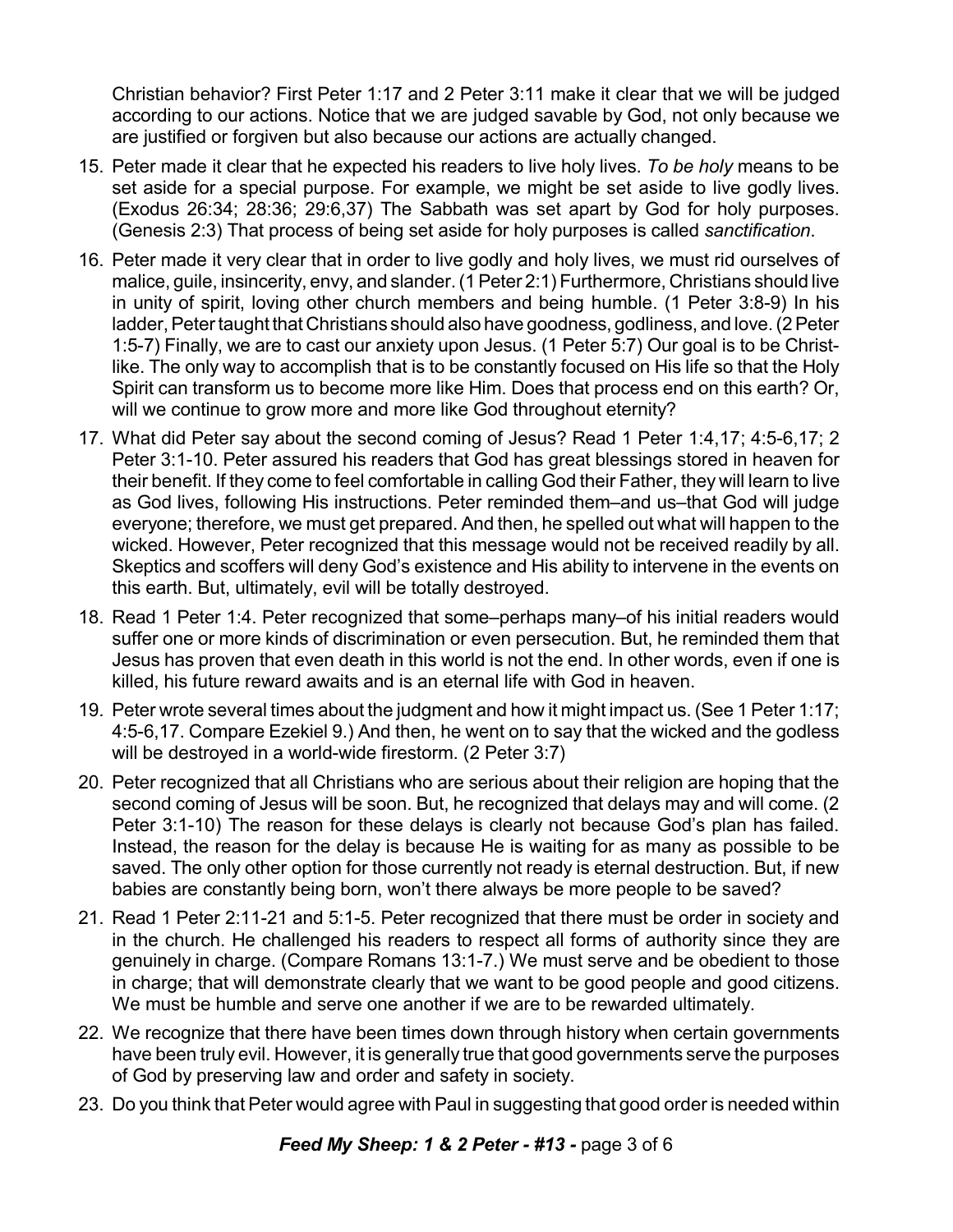the church as well? Do our church leaders recognize the real needs of their congregations? Are they being the humble, servant-leaders for which God calls? None of us has anything of which we can boast. Any good that abides in us came from God. So, we should always be humble as we stand and serve among God's other children.

- 24. Repeatedly, Peter mentioned the absolute primacy of Bible study for our instruction. Read 1 Peter 1:10-12; 2 Peter 1:16-20; 3:2,16. In these remarkable verses, we are reminded that the ancient prophets wrote largely for our benefit. They wrote things that even the angels want to understand better. These ideas were not made up by human beings; instead, God spoke through the Holy Spirit to His prophets. In order to best understand these messages, we need to study them together with our friends and fellow believers. Peter went on to suggest that the writings of the holy prophets of the Old Testament were then being joined by messages from the apostles–which would form the New Testament. However, Peter recognized that while people like Paul wrote serious and challenging messages, there will always be people who want to twist and misconstrue them to their own destruction. But, we need to recognize that those words, if understood correctly, are the words of God.
- 25. Where would we be without the teachings of the Old Testament and the New Testament? We are especially indebted to Matthew, Mark, Luke, and John for what they reveal about the life and death of Jesus Christ–God.
- 26. We need to recognize that our only hope of salvation is an understanding of the Word of God as presented in Scripture. We must read it prayerfully and carefully in the context of the local passage or chapter, the larger context of the book itself, and then the entire Bible itself including its basic theme of the great controversy over God's character and government. We need to ask ourselves what it was that the Bible writer was trying to say to his historical readers. What kinds of circumstances were affecting their lives? Then, we need to ask ourselves how those lessons from long ago can apply to our own lives today. What is it that God wants to teach us? Are we willing to surrender our pet theories to the truths as presented in the Bible with the aid of the Spirit of Prophecy?
- 27. So, we see that Peter recognized that those who will be saved in the kingdom need to learn of Jesus through the Scriptures and learn to live holy and godly lives. We need not only to know the truth but also to live it. Obedience, purity of heart, and love–especially for our fellow believers–are required if we want to live in the kingdom of God. Imagine how it would impact the church if each member were honestly and faithfully pursuing that goal.
- 28. In speaking to the General Conference Session in April, 1891, Ellen White said:

Brethren, will you carry the spirit of Christ with you as you return to your homes and churches? Will you put away unbelief and criticism? We are coming to a time when, more than ever before, we shall need to press together, to labor unitedly. In union there is strength. In discord and disunion there is only weakness.—Ellen G. White, *General Conference Daily Bulletin*,\* April 13, 1891, par. 27*; Selected Messages*,\* book 2, 373.4-374.0.

29. Second Peter 3:12 contains one of the challenging ideas which has stirred a lot of controversy down through the ages. If God knows the end from the beginning, doesn't He already know when everything will happen? If so, then how can we possibly hasten the coming of the day of God? The Bible and Ellen White spoke repeatedly about the delay. If there is a delay, there must also be the possibility of hastening the Lord's coming. If we stop delaying the second coming, would we not be hastening it? We need to wake up and welcome the Bridegroom. (Matthew 25:1-13)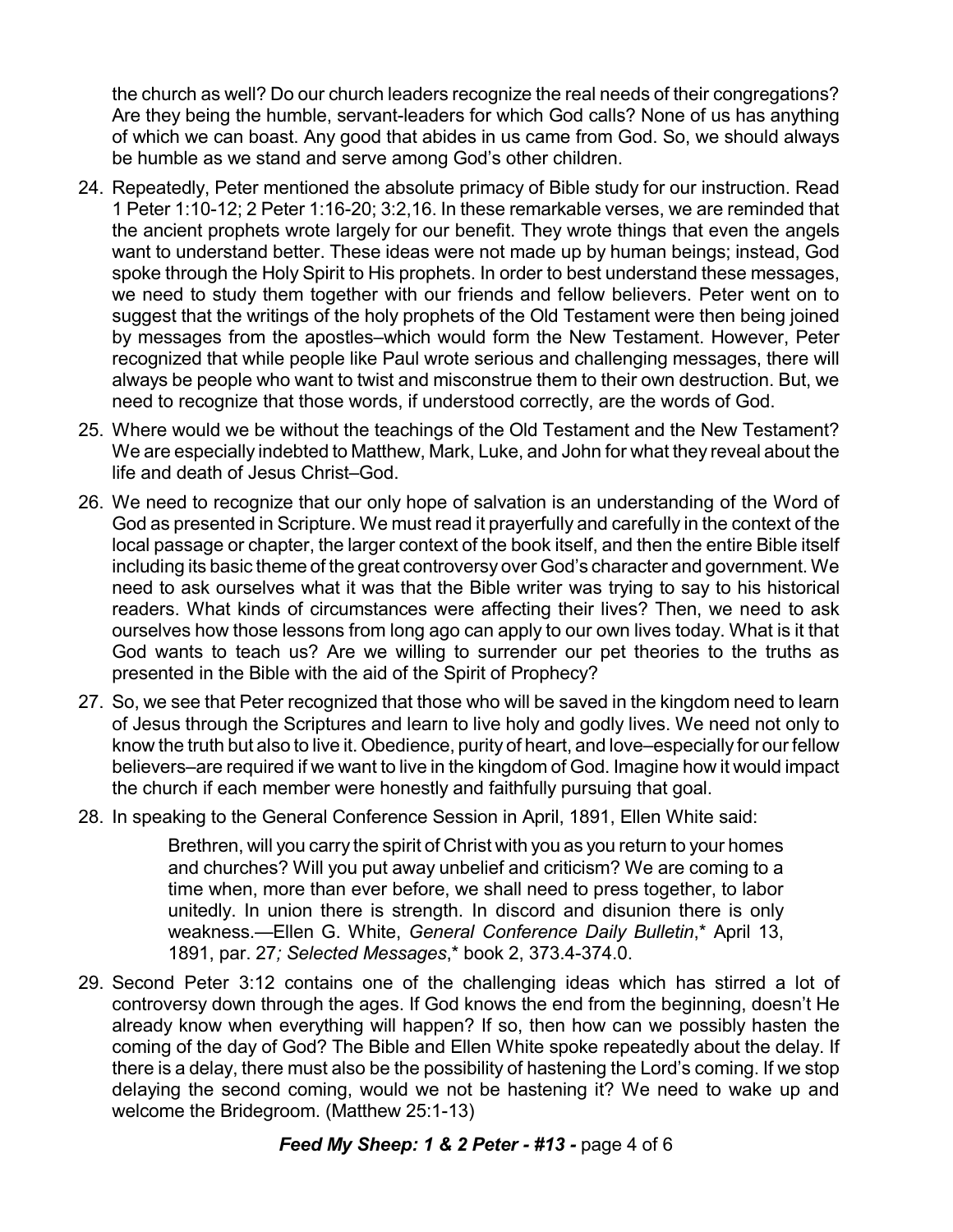- 30. Serious Christians believe that nature is God's second book. Unfortunately, we know that modern-day skeptics, evolutionists, and some scientists have interpreted things they see and understand from nature in ways to do their best to eliminate God from the picture. Is it clear that the writings of the Bible clearly and simply apply to our understanding of nature? If properly understood, God's two Books are in full agreement. But, that agreement can get essentially destroyed when one book is set aside while trying to understand the other. Christians should never allow that to happen. We need to recognize that for evolutionists and atheists, their beliefs are their religion. They want us to believe that they have science and that we have religion; but, we should never yield that point or allow them to convince us of that position. They have their religion, and we have our religion; those two need to be compared. They have their scientific facts, and those are the same scientific facts that we have; the differences are in the interpretation of those facts.
- 31. So, what have you learned from our study of 1 and 2 Peter? How does your understanding of the theological issues as presented in these two letters compare with your understanding of theology from the rest of the New Testament and the entire Bible? Peter warned us very bluntly to be aware of deceptions that will come especially in the last days. When reading 1 & 2 Peter together, we recognize the centrality of Jesus Christ. Martin Luther was ready to say that about 1 Peter; but, he did not think that about 2 Peter. Why do you think that was?
- 32. Does reading 1 & 2 Peter give you hope? Or, fear? Peter reminded us that God has a longterm, in fact, eternal plan for every one of His children. We are the only ones that can by exercising our freedom disqualify ourselves from being a part of that plan. In light of God's future judgment, we are all called to live holy and godly lives.
- 33. Read 2 Peter 1:2-4,12-15 once again. Is there anything necessary for our faith and our salvation that God has not provided? Is it really possible for us to participate in the divine nature? How is that possible? God's method of preparing us for salvation is by having a knowledge of the life and death of Jesus Christ and all that it implies about God's character and government. Day by day, we are to grow in our knowledge of Jesus Christ. In light of these facts, Peter did his best to make it possible for us to know, trust in, and have faith based on the story of Jesus. Remember that the Gospel of Mark is really Peter's Gospel. (Compare 1 Peter 5:13 and 2 Peter 1:15.)
- 34. Read 1 Peter 1:18-19; 2:22-25; and 3:18. Peter talked about our redemption, a "price that was paid" for our salvation. What does that mean? Is someone demanding that a price be paid? If so, what was the price? To whom was it paid? How was it paid? Was it the Father who demanded that a price be paid before He would agree to save mankind? (See John 3:16.) Was the price paid to Satan to somehow buy us back?
- 35. God needed to demonstrate once and for all eternity the serious, in fact, deadly consequences of sin because it separates us from the only Source of life. Jesus died not only the first death by giving up His human life on the cross, but also He died that terrible second death that results from separation from God. (Matthew 27:46) That death is the one that the wicked will die in the end. (See *Desire of Ages* 753.1-3; *1T* 124.1; *2T* 210.1; *Mar* 271.3.) We need to see and understand how serious that death is so we can avoid it at all costs.
- 36. Was it really necessary for Jesus to come and live and die in order for us to be saved? Did it need to be Jesus Himself? Or, could an angel have done the job?
- 37. The questions that had been raised by Lucifer/Satan were about God and how He governs.

*Feed My Sheep: 1 & 2 Peter - #13 -* page 5 of 6